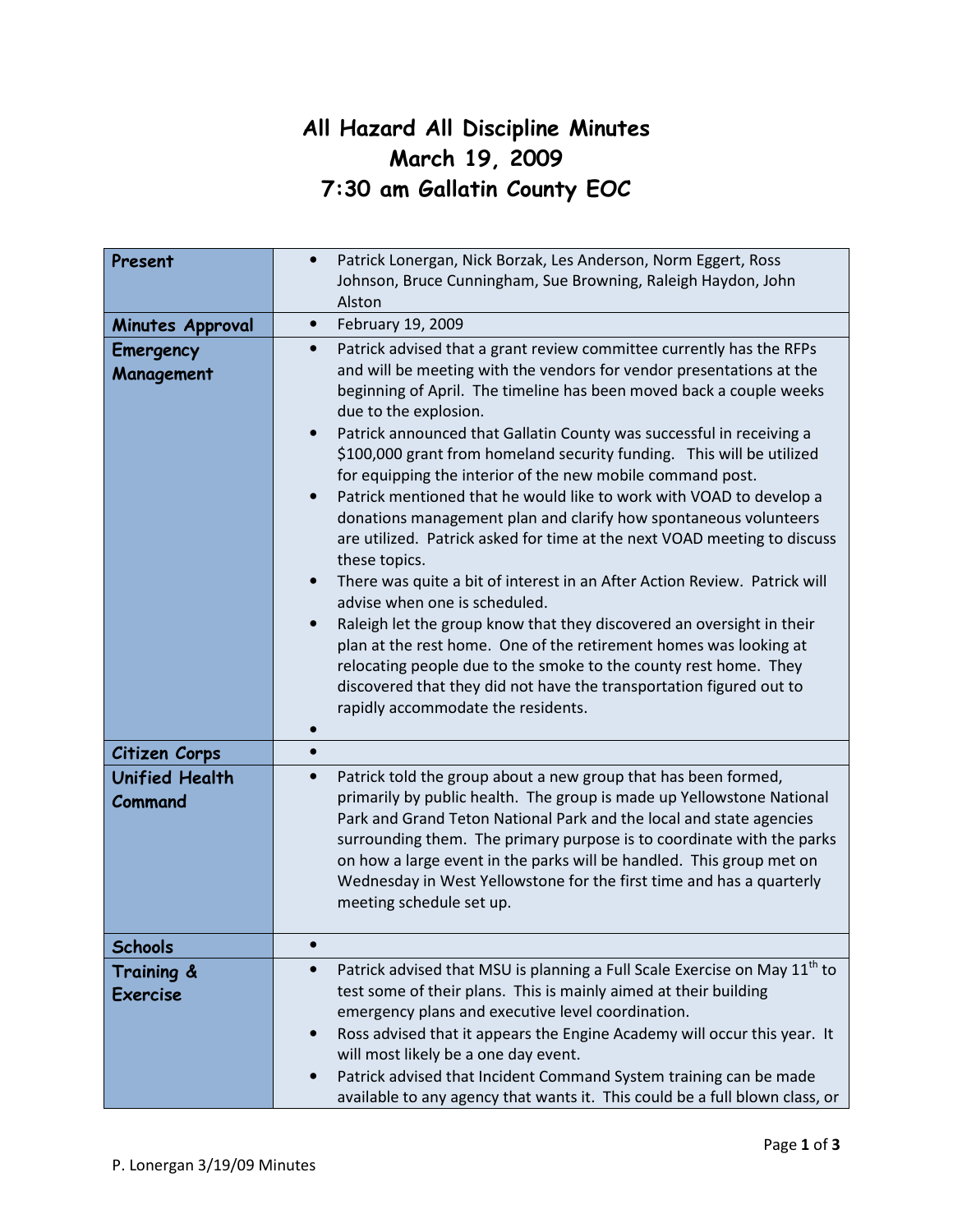|                                         | a focused topic session for a specific audience to fit your needs.                                                                                                                                                                                                                                                                                                                                                                                                                                                                                                                                                                                                                                                                                                                                                                                                                                                                                                                                                                                                                                                                                                                                                                                      |
|-----------------------------------------|---------------------------------------------------------------------------------------------------------------------------------------------------------------------------------------------------------------------------------------------------------------------------------------------------------------------------------------------------------------------------------------------------------------------------------------------------------------------------------------------------------------------------------------------------------------------------------------------------------------------------------------------------------------------------------------------------------------------------------------------------------------------------------------------------------------------------------------------------------------------------------------------------------------------------------------------------------------------------------------------------------------------------------------------------------------------------------------------------------------------------------------------------------------------------------------------------------------------------------------------------------|
| <b>Public Education</b>                 |                                                                                                                                                                                                                                                                                                                                                                                                                                                                                                                                                                                                                                                                                                                                                                                                                                                                                                                                                                                                                                                                                                                                                                                                                                                         |
| <b>Volunteers Active</b><br>in Disaster | VOAD met on February $26th$ and had a good turnout with good<br>$\bullet$<br>discussion. They are planning a Table Top Exercise for an April or May<br>evening. The VOAD would also like to work on educating agencies of<br>the VOAD organization.<br><b>Bozeman Explosion</b><br>$\bullet$                                                                                                                                                                                                                                                                                                                                                                                                                                                                                                                                                                                                                                                                                                                                                                                                                                                                                                                                                            |
| <b>Communications</b>                   | Bruce advised that he has been reviewing possible replacement for the<br>$\bullet$<br>Emergin Paging Website. He has viewed two vendors so far and has a<br>third scheduled. So far the vendors seem to do everything the Emergin<br>system does, and a lot more. The demo products support additional<br>features such as user level management of devices, public signup for<br>alerts, support for numerous devices.<br>John mentioned that he would like to see what the system load was on<br>the Verizon Cellular network in Bozeman on Monday. No one in the<br>room remembered getting a system busy on 3/5. Everyone thought<br>that was interesting since we would have thought the system would<br>have been overloaded. Patrick said he'd check with Brendan Steele to<br>see if that information is available and Nick said he would also call<br>Verizon and ask.<br>Bruce advised that the Bozeman School District is in the process up<br>uploading their parent contact lists for each school into the Reverse 911<br>system.<br>John mentioned that he was very impressed with the City's Emergency<br>$\bullet$<br>Information List Serve that they set up for the explosion. It worked very<br>well and provided great information. |
| Other                                   | $\bullet$                                                                                                                                                                                                                                                                                                                                                                                                                                                                                                                                                                                                                                                                                                                                                                                                                                                                                                                                                                                                                                                                                                                                                                                                                                               |
| Next meeting                            | April 16, 2009 @ 7:30 am - Gallatin County EOC                                                                                                                                                                                                                                                                                                                                                                                                                                                                                                                                                                                                                                                                                                                                                                                                                                                                                                                                                                                                                                                                                                                                                                                                          |